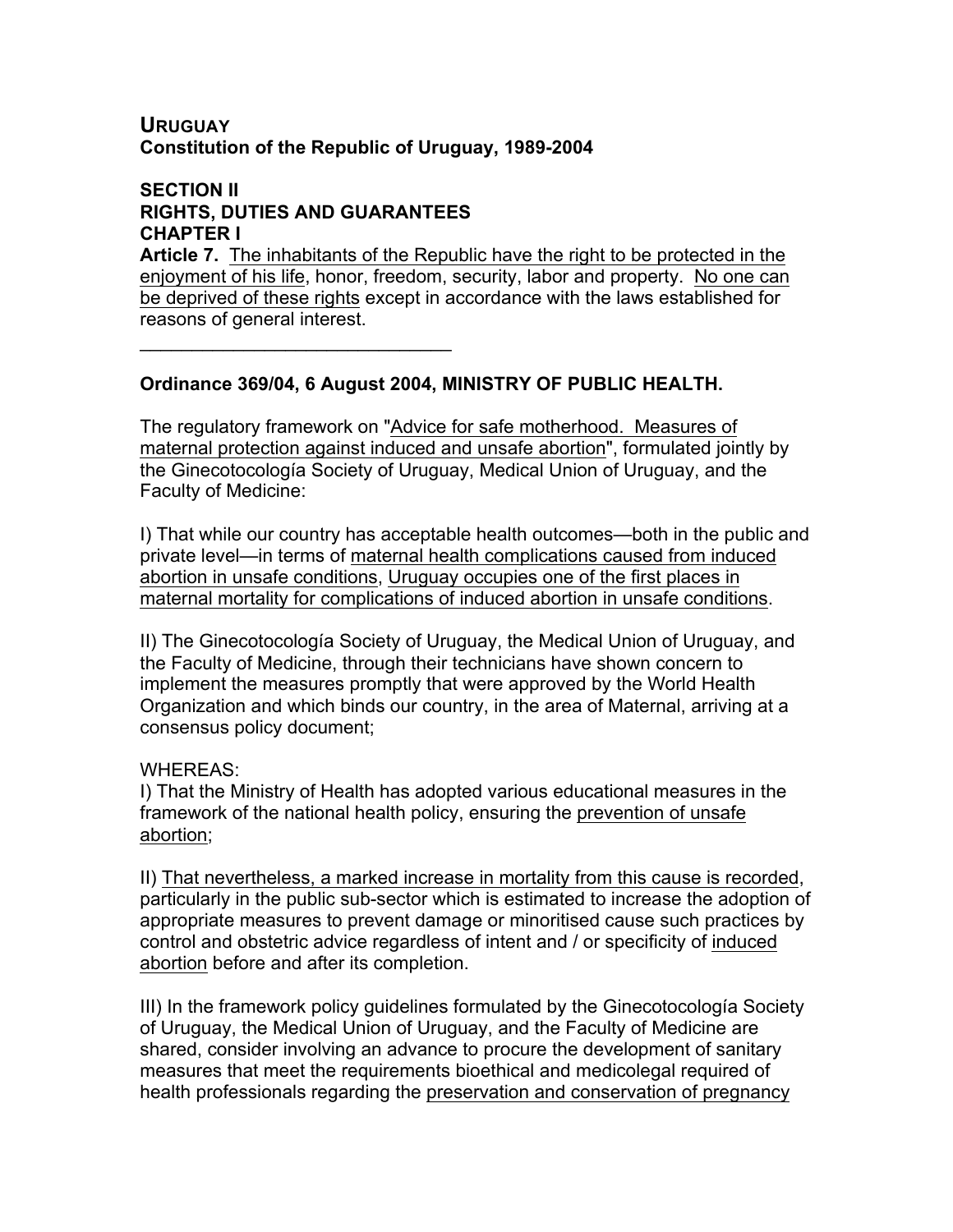while seeking information, advice and prevention of damage caused by induced unsafe abortion;

MINISTRY OF PUBLIC HEALTH RESOLVED:

1) Approval in accordance with the rules made by the Uruguay Ginecotocología Society, the Medical Union of Uruguay and the Faculty of Medicine under the name: "Advice for safe motherhood. Measures of maternal protection against induced abortion unsafe", which is attached and forms part of this ordinance.

2) Believe integrated by a representative of the Ministry of Public Health, who shall preside, a representative of the Administration of State Health Services, a representative of the Society Ginecotocología of Uruguay, a representative of the Medical Union of Uruguay Commission and a representative of the Faculty of Medicine, with the task of developing the plan to implement the legislation adopted.

3) Provides that the Commission is empowered to appoint other members of civil society.

4) Refer to Job Ginecotocología Society of Uruguay, Uruguay and Union Clinical Medical School, requesting the appointment of its representatives.

**URUGUAY: The Policy Measures of maternal protection against induced unsafe abortion are governed by Ordinance 369-04, from August 6, 2004, a Standard of health care nationwide.** 

The Ministry of Health then issued a new regulation based on generalities expressed in the first, where the characteristics of consulting advice in situations of unwanted pregnancy and abortion intent described, also called initial consultation or pre clinic – abortion, and post query – advice, consultation also called post abortion or comprehensive post-abortion care.

# **RULE OF HEALTHCARE**

 $\mathcal{L}_\text{max}$  and  $\mathcal{L}_\text{max}$  and  $\mathcal{L}_\text{max}$ 

### **Measures of maternal protection against induced unsafe abortion**

# **INITIAL CONSULTATION (PRE CONSULTATION ABORTION)**

Objectives:

- 1. Preserving and controlling pregnancy.
- 2. Inform, warn and advise of risk and harm.
- 3. Analyze the causes that promote the client to consider the decision to have an abortion.

*Features consultation* 

1. Information on the characteristics and connotations of abortion in unsafe conditions, emphasizing the risks inherent in this practice in the current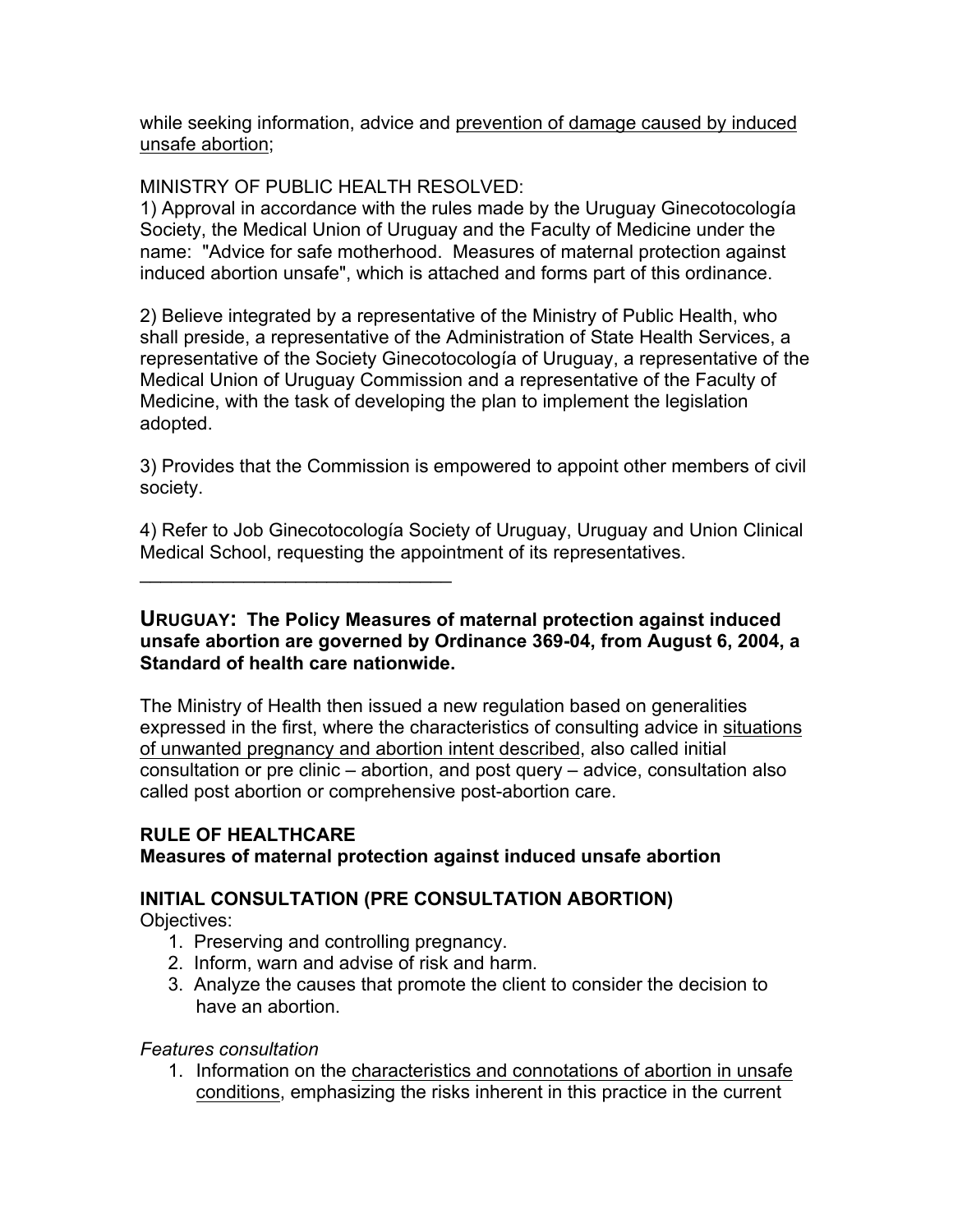health situation of our country.

- 2. Discourage the practice of abortion as a substitute method of contraception. From this moment and in the context of this critical situation should always make education about contraception and how to access them. Provide the user times and moments of reflection to assess and review the decision to terminate the pregnancy. Provide reliable information on alternatives to abortion that lead to child for adoption for example.
- 3. Sense is key in this development continues multidisciplinarlo training to deal effectively and efficiently this task team.
- 4. Multidisciplinarlo. The health team must provide social support and psychological support to patients who express a wish to terminate the pregnancy in order to guarantee she has all the information for making conscious and responsible decision.
- 5. Epidemiological study of the causes that motivate and provoke the abortion.
- 6. A complete clinical and paraclinical evaluation should be performed including:
	- General Clinical examination looking specifically for risk factors that increase the chances of complications from an abortion performed. AIDS, Syphilis, Hepatitis B.
	- Ultrasound study in order to make a correct diagnosis of gestational age and implantation.
	- To rule out pathology paraclinical and especially sexually transmitted infections (STIs), especially HIV infection analysis.
	- Morphological analysis of the internal genital tract malformations rule (especially uterine).
	- Discard embryo-fetal disease: ectopic pregnancy, blighted ovum, egg retained and dead. In this regard it should also evaluate and rule out trophoblastic disease.
	- Pay special attention to immunoprophylaxis in the event that the patient is Rh (D) negative.
- 7. If the gynecologist under the health team perceives the possibility that the woman does not change her initial position to terminate her pregnancy, inform and arrange care protection pre-aborto including preventive antibiotics from 24 hours before the time course in which the patient may decide to abortion. Antibiotic therapy will last until after the critical period of 10 days post abortion.

# **QUERY POST ABORTION**

Objectives:

- 1. Pinpoint and prevent complications.
- 2. Rehabilitate the patient holistically.
- 3. Develop measures for immediate contraception.

*Features of consultation*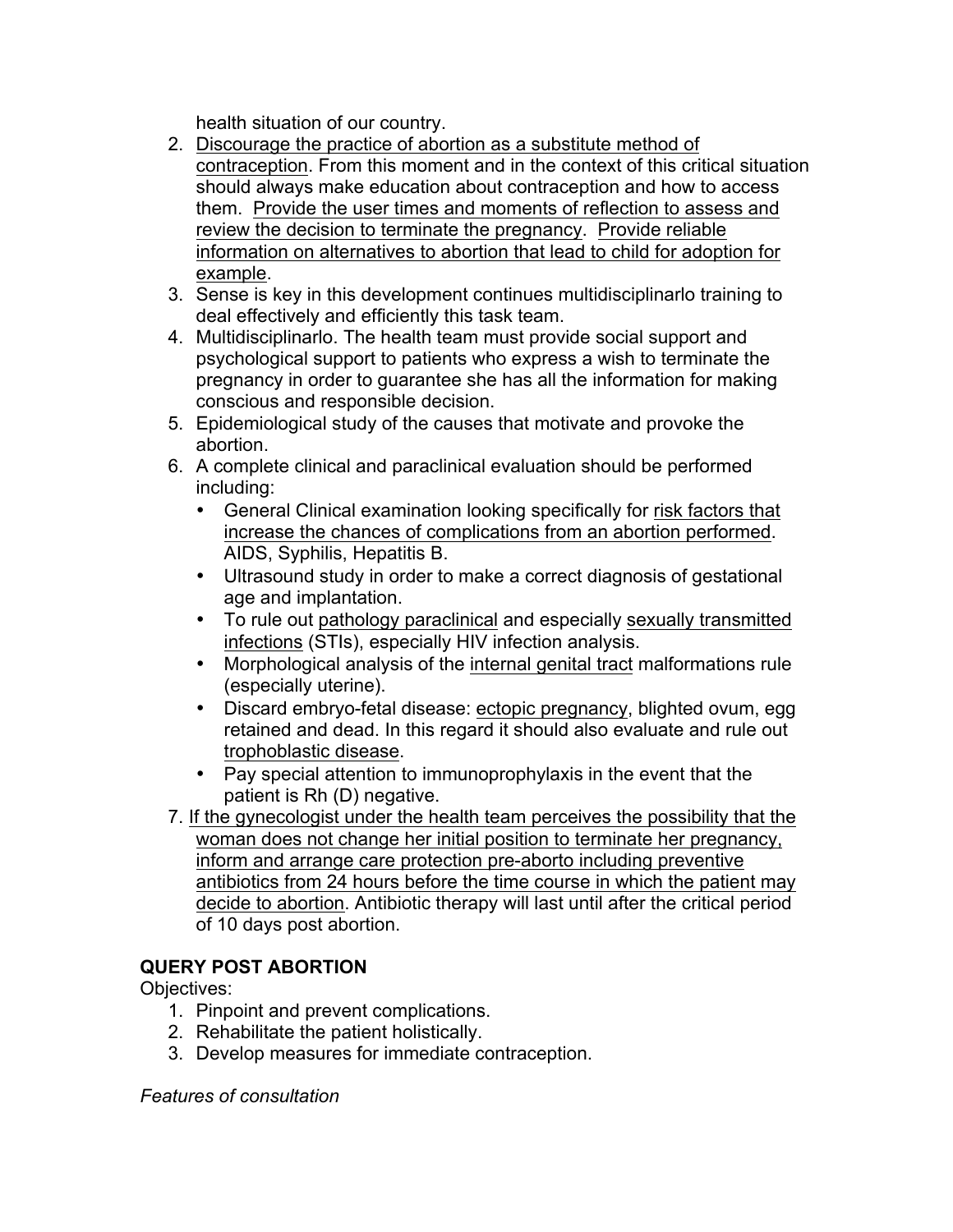- 1. Evaluation of immediate complications including infection and bleeding.
- 1.a. Evaluation of infection: Antibiotic treatment was maintained for 10 days and infection parameters paraclínicamente clinically and were controlled. Uterine vacuity measured by gynecological and ultrasound examination.
- 1.b. Evaluation of bleeding: uterine subinvolution be monitored by clinical examination and, if necessary uteroconstrictores as derivatives methylergobasine the usual dose is administered.
- 2. Evaluation of conflict Rh (D) Neg. by administration of anti-D immunoglobulin in cases where this indicated.
- 3. Emotional and psychological support with regard to mental health by a qualified team will be done.
- 4. Timely detection of complications.
- 5. Council in providing immediate post abortion contraception.
- 6. Measures of health education in the context of safe motherhood plans, free and responsible sexuality, correct information on periodic gynecological examination, conducting colpocytology cancer and mammography when indicated this well. All this aims at the prevention and health promotion in the patient and the surrounding community by reversing a negative and liable to serious complications fact a positive development for the health of the user and the community.
- 7. Should be regulated to keep track of these patients. It includes an immediate contraception by high-dose oral contraceptives with the dual aim of regenerating the endometrium and control the evolution pesquisar for early complications. The monitoring should be developed to at least three months post the abortion and the psychological aspect will be included as a substantial part thereof.

# **URUGUAY: Penal Code.**

# **Chapter IV.**

# **325. (Abortion with her consent)**

 $\mathcal{L}=\{1,2,3,4,5\}$ 

A woman who causes her own abortion or consents shall be punished with imprisonment of three to nine months.

### **325. Bis (abortion effected with assistance of a third party with the consent of the woman)**

Whoever assists in an abortion of a woman with her consent, acting principally or involved secondarily, shall be punished with six to twenty four months in prison.

# **325. Ter (Abortion without consent of the woman)**

Whoever causes an abortion of a woman without her consent, shall be punished by two to eight years in prison.

# **326. (Injury or death of the woman)**

If as a result of the offense referred to in Article 325 (bis), a woman suffers a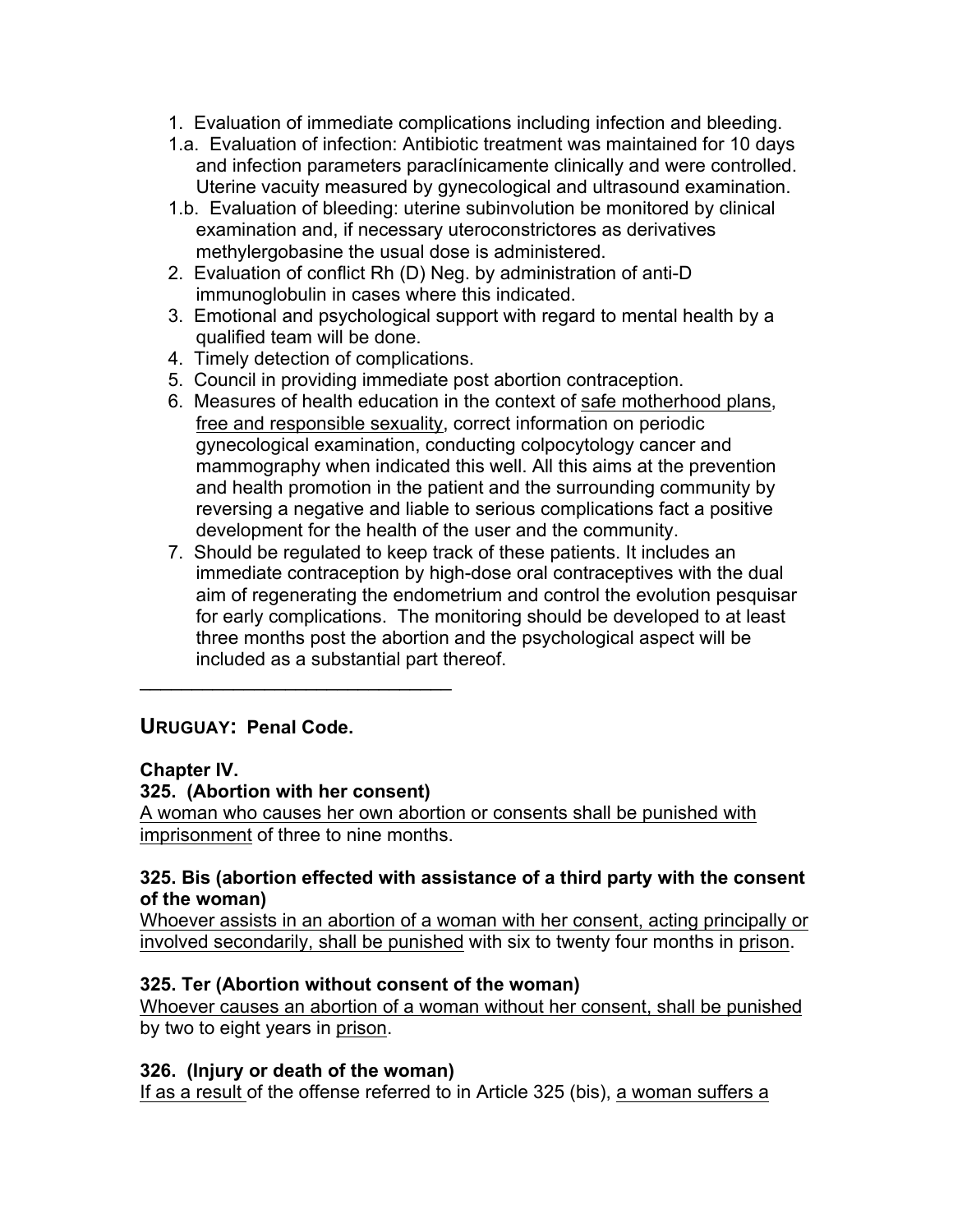serious or very serious injury, the penalty is two to five years imprisonment; and if death occurs, the sentence is three to six years' imprisonment. If as a result of the offense under section 325 (b), the woman accidentally suffers a serious or very serious injury, the penalty is three to nine years imprisonment; and if death occurs, the penalty shall be from four to twelve years imprisonment.

# **327. (aggravating circumstances)**

The offense is considered aggravated:

- 1. When committed with violence or fraud.
- 2. When performed on a female under eighteen, or deprived of reason or sense.
- 3. When practiced by the husband or mediating any of the circumstances set out in subsection 14 of section 47.

# **328. (Extenuating Causes and defenses)**

- 1. If the offense was committed to save the honor of the wife or a close relative, the penalty will be reduced by one third to one half; the judge may, in the case of consented abortion, and in the circumstances of the fact, fully exempt from punishment. The motive cannot be to protect the honor of the family member who was the author of the pregnancy.
- 2. If the abortion was committed without the consent of the woman to remove the fruit of (a sexual) violation, the penalty will be reduced by one third to one half; and if the act was with her consent she shall be exempt from punishment.
- 3. If the abortion was committed without the consent of the woman, for serious reasons of health, the punishment shall be reduced by one third to one half; and if it was effected with consent or to save her life, she shall be exempt from punishment.
- 4. In the case that abortion is committed without the consent of women for reasons of economic distress the court may reduce the sentence of one third to one half; and if the act was with her consent can be exempt from punishment.
- 5. Both mitigation and exemption from punishment referred to in the preceding paragraphs are governed only for cases in which abortion can be performed by a physician within the first three months of conception. The three-month period does not apply to the case provided for in paragraph 3.

**Law No. 9763 of 28 January 1938.**

 $\mathcal{L}_\text{max}$  and  $\mathcal{L}_\text{max}$  and  $\mathcal{L}_\text{max}$ 

**Article 2.**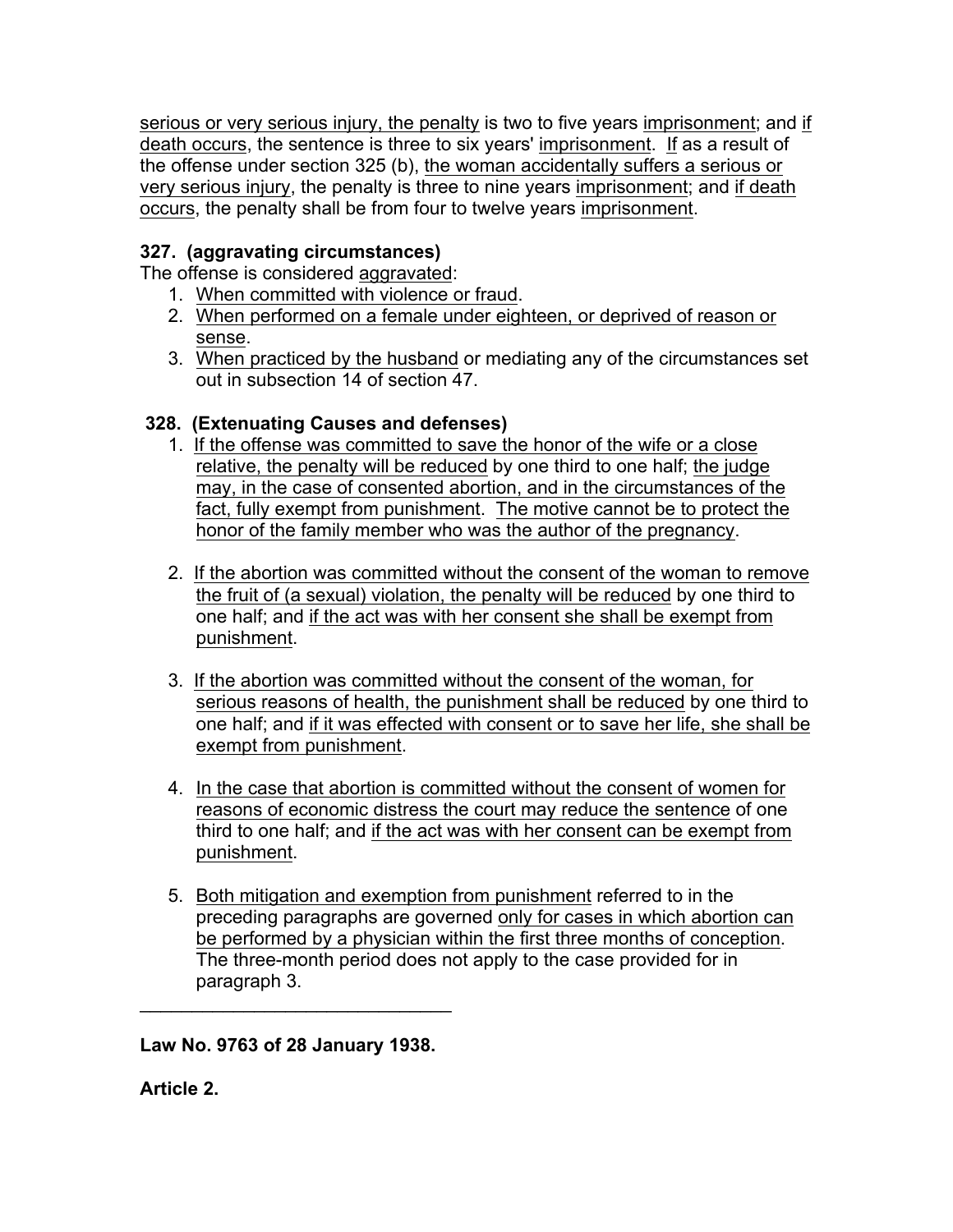When an abortion crime occurs, the Coroners shall proceed summarily to get verbal (testimony), find the facts, and record the results in minutes. If once the investigation is carried out, they reached the conclusion that there is no evidence in the facts among those the court (could bring) punishment, they shall issue a command to close the procedures, and make the final resolution. In all other cases it shall be resumed, observing the ordinary procedures.

### **Article 3.**

The doctor who is involved in an abortion or complications must account for the fact, within forty-eight hours without disclosure of names, to the Ministry of Public Health. The Judge cannot get to a doctor processing because of the crime of abortion without asking previously for the report to the Ministry of Public Health, which will be issued after the hearing (?) of the referred doctor.

### **Article 4.**

Repeal the provisions contrary to this law.

# **URUGUAY: Ordenanza 369/04, 6 August 2004, MINISTERIO DE SALUD PÚBLICA.**

VISTO: El marco normativo sobre "Asesoramiento para una maternidad segura. Medidas de protección materna frente al aborto provocado en condiciones de riesgo", formulado conjuntamente por la Sociedad de Ginecotocología del Uruguay, Sindicato Médico del Uruguay y la Facultad de Medicina;

 $\mathcal{L}_\text{max}$  and  $\mathcal{L}_\text{max}$  and  $\mathcal{L}_\text{max}$ 

### RESULTANDO:

I) que si bien nuestro país presenta resultados sanitarios aceptables –tanto en el nivel público como privado- en cuanto a la salud materna, las complicaciones derivadas del aborto provocado en condiciones de riesgo hacen que el Uruguay ocupe uno de los primeros lugares en mortalidad materna por complicaciones derivadas del aborto provocado en condiciones de riesgo.

II) que la Sociedad de Ginecotocología del Uruguay, el Sindicato Médico del Uruguay y la Facultad de Medicina, a través de sus técnicos han demostrado preocupación por llevar a la práctica las medidas que oportunamente fueron aprobadas por la Organización Mundial de la Salud y a las cuales adhiere nuestro país, en el área de la Salud Materna, arribando a un documento normativo consensuado;

### CONSIDERANDO:

I) que el Ministerio de Salud Pública ha adoptado diversas medidas educativas en el marco de la política sanitaria nacional, procurando la prevención del aborto en condiciones de riesgo;

II) que no obstante ello, se registra un incremento marcado de la mortalidad por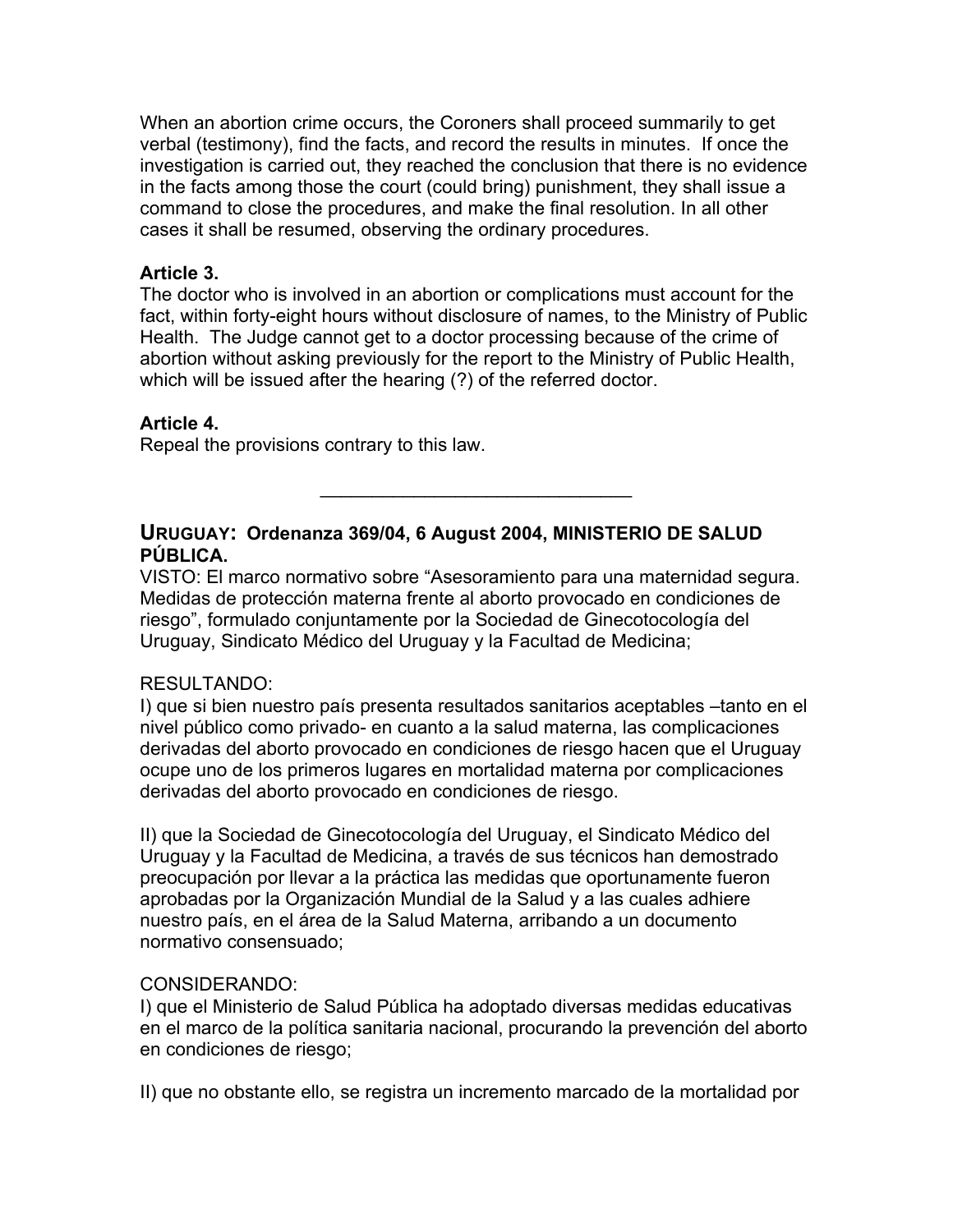dicha causa, particularmente en el sub-sector público por lo que se estima pertinente incrementar la adopción de medidas tendientes a prevenir o minorizar los daños que dichas prácticas provocan, mediante un control y asesoramiento obstétrico independientemente de la intención y/o concreción del aborto provocado, antes y después de su realización.

III) que en dicho marco se comparten las pautas normativas formuladas por la Sociedad de Ginecotocología del Uruguay, el Sindicato Médico del Uruguay y la Facultad de Medicina, por considerar que implican un avance en procurar el desarrollo de medidas sanitarias que cumplan con los requerimientos bioéticos y médico-legales exigidos a los profesionales de la salud en cuanto a la preservación y conservación del embarazo a la vez que procuran la información, prevención y asesoramiento del daño causado por el aborto provocado en condiciones de riesgo;

ATENTO: a lo precedentemente expuesto;

 $\mathcal{L}=\{1,2,3,4,5\}$ 

EL MINISTERIO DE SALUD PÚBLICA RESUELVE:

1°) Apruébase la normativa formulada en acuerdo por la Sociedad Ginecotocología del Uruguay, el Sindicato Médico del Uruguay y la Facultad de Medicina bajo la denominación "Asesoramiento para una maternidad segura. Medidas de protección materna frente al aborto provocado en condiciones de riesgo", la cual se anexa y forma parte de la presente ordenanza.

2°) Créase una Comisión integrada por un representante del Ministerio de Salud Pública, que la presidirá, un representante de la Administración de los Servicios de Salud del Estado, un representante de la Sociedad de Ginecotocología del Uruguay, un representante del Sindicato Médico del Uruguay y un representante de la Facultad de Medicina, con el cometido de elaborar el plan que ponga en práctica la normativa aprobada.

3°) Establécese que la Comisión queda facultada a nombrar otros integrantes de la sociedad civil.

4°) Remítase Oficio a la Sociedad de Ginecotocología del Uruguay, Sindicato Médico del Uruguay y Facultad de Medicina, solicitando la designación de sus representantes.

**URUGUAY: La Normativa Medidas de protección materna frente al aborto provocado en condiciones de riesgo, regida por la Ordenanza 369 - 04, es entonces desde el 6 de Agosto del 2004 una Norma de atención sanitaria a nivel nacional.** 

El Ministerio de Salud Pública publicó entonces una nueva normativa, basada en las generalidades expresadas en la primera, donde se describen las características de la consulta de asesoramiento en situaciones de embarazo no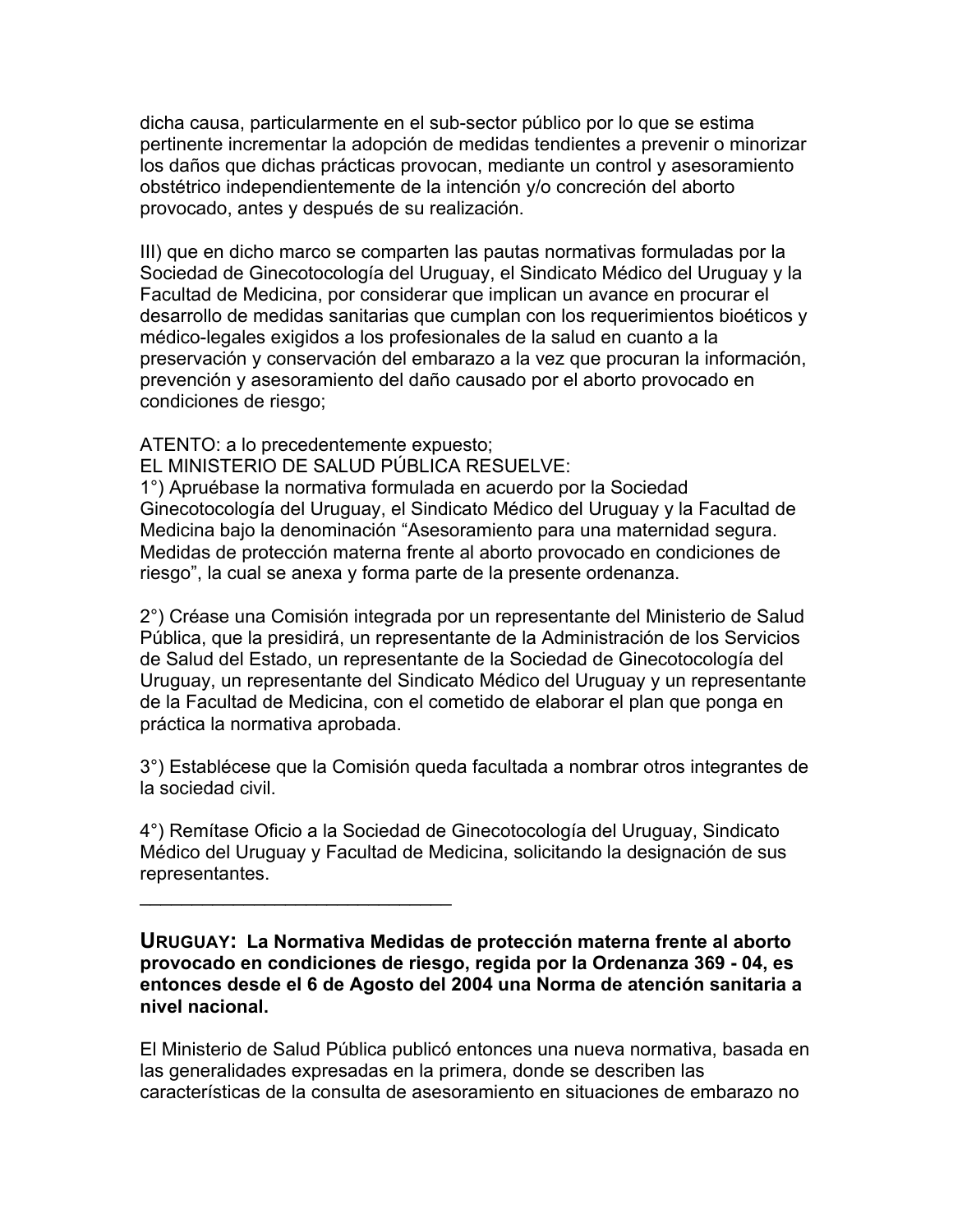deseado e intención aborto, también denominada consulta inicial o consulta pre – aborto, y de la consulta post – asesoramiento, también llamada consulta post aborto o de atención integral post aborto.

# **NORMATIVA DE ATENCIÓN SANITARIA**

# **Medidas de protección materna frente al aborto provocado en condiciones de riesgo**

#### **CONSULTA INICIAL (CONSULTA PRE ABORTO) Objetivo**:

**1.** Preservar y Controlar el embarazo.

**2.** Informar, prevenir y asesorar sobre riesgo y daño.

**3.** Analizar las causas que promueven a la usuaria a plantearse la decisión de someterse un aborto provocado.

# **Características de la consulta**:

**1.** Información sobre las características y connotaciones del aborto provocado en condiciones de riesgo, enfatizando los riesgos inherentes a esta práctica en la situación sanitaria actual de nuestro país.

**2.** Desestimular la práctica del aborto como método sucedáneo de los métodos anticonceptivos. Desde este momento y en el contexto de esta situación crítica siempre se deberá realizar educación sobre los métodos anticonceptivos y sobre la manera de acceder a ellos. Ofrecer a la usuaria tiempos e instancias de reflexión para valorar y rever la decisión de interrumpir el embarazo.

Proporcionar información confiable sobre alternativas al aborto provocado como por ejemplo dar su hijo en adopción por ejemplo.

**3.** En este sentido es clave el desarrollo de formación continua del equipo multidisciplinarlo para abordar con eficacia y eficiencia esta tarea.

**4.** El equipo de salud multidisciplinarlo deberá ofrecer un apoyo social y un apoyo sicológico a las pacientes que manifiesten su voluntad de interrumpir el embarazo con el objetivo de garantizarles que cuenten con toda la información para la toma de resolución consciente y responsable.

**5.** Estudiar epidemiológicamente las causas que motivan a la realización del aborto provocado.

**6.** Se deberá realizar una evaluación clínica y paraclínica completa que incluya:

- Examen clínico general en búsqueda específicamente de factores de riesgo que aumenten las posibilidades de complicaciones en caso de realizarse un aborto provocado.
- Análisis paraclínico para descartar patología y sobre todo infecciones de transmisión sexual (I.T.S.) en especial Infección por VIH – SIDA, Sífilis y Hepatitis B.
- Estudio ecográfico con el objetivo de realizar un correcto diagnóstico de edad gestacional y de implantación.
- Análisis morfológico del aparato genital interno para descartar malformaciones (sobre todo uterinas).
- Descartar patología embrio–fetal: embarazo ectópico, huevo anembrionado, huevo muerto y retenido. En este sentido también se debe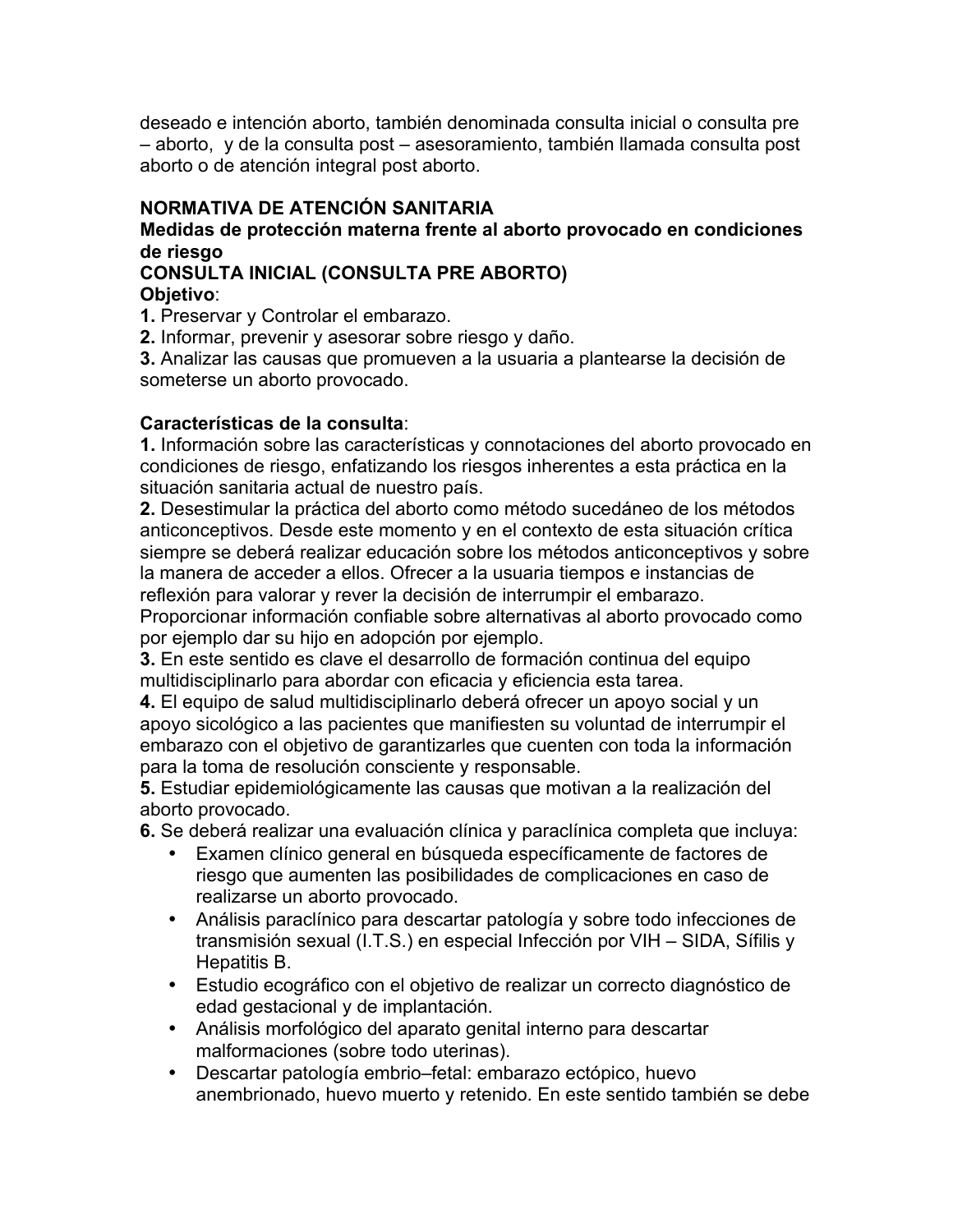evaluar y descartar la enfermedad trofoblástica.

• Prestar especial atención a la inmunoprofilaxis en el caso de que la paciente sea Rh (D) negativo.

**7.** En caso de que el ginecólogo en el marco del equipo de salud, perciba la posibilidad de que la usuaria no modifique su posición inicial de interrumpir su embarazo, le informará y dispondrá los cuidados de protección preaborto que incluye la administración preventiva de antibióticos desde las 24 hs. antes del supuesto momento en el cual la paciente podría decidir realizarse el aborto. La antibioticoterapia se prolongará hasta pasado el periodo crítico de los 10 días post aborto.

# **CONSULTA POST ABORTO**

# **Objetivo:**

- **1.** Detectar precozmente y prevenir las complicaciones.
- **2.** Rehabilitar a la paciente de manera integral.
- **3.** Desarrollar medidas de anticoncepción inmediata

### **Características de la consulta:**

**1.** Profilaxis de complicaciones inmediatas en particular la infección y la hemorragia.

**1.a.** Profilaxis de la infección: Se mantendrá tratamiento antibiótico durante 10 días y se controlaran parámetros de infección tanto clínica como paraclínicamente. Se evaluará la vacuidad uterina mediante examen ginecológico y ecográfico.

**1.b.** Profilaxis de la hemorragia: Se controlará la subinvolución uterina mediante el examen clínico y de ser necesario se administrarán uteroconstrictores como los derivados de la metilergobasina a las dosis habituales.

**2.** Profilaxis del conflicto Rh (D) Neg. mediante la administración de gammaglobulina anti D en los casos donde este indicado.

**3.** Se realizará soporte emocional y psíquico en lo que concierne a la salud mental por un equipo idóneo.

**4.** Detección oportuna complicaciones.

**5.** Consejo en provisión de anticoncepción inmediata post aborto.

**6.** Medidas de educación para la salud en el contexto de planes de maternidad segura, sexualidad libre y responsable, información sobre correcto control ginecológico periódico, realización de colpocitología oncológica y mamografía cuando así este indicado. Todo esto busca la prevención y promoción de salud en la paciente usuaria y en la comunidad que la rodea haciendo revertir un hecho negativo y pasible de graves complicaciones hacia un hecho positivo para la salud de la usuaria y la comunidad.

**7.** Se debe realizar un seguimiento reglado de estas pacientes. El mismo incluye una anticoncepción inmediata mediante anticonceptivos orales de altas dosis con el doble objetivo de regenerar el endometrio y controlar la evolución para pesquisar precozmente complicaciones. El seguimiento se debe desarrollar como mínimo hasta los 3 meses post aborto y se incluirá el aspecto psicológico como parte sustancial del mismo.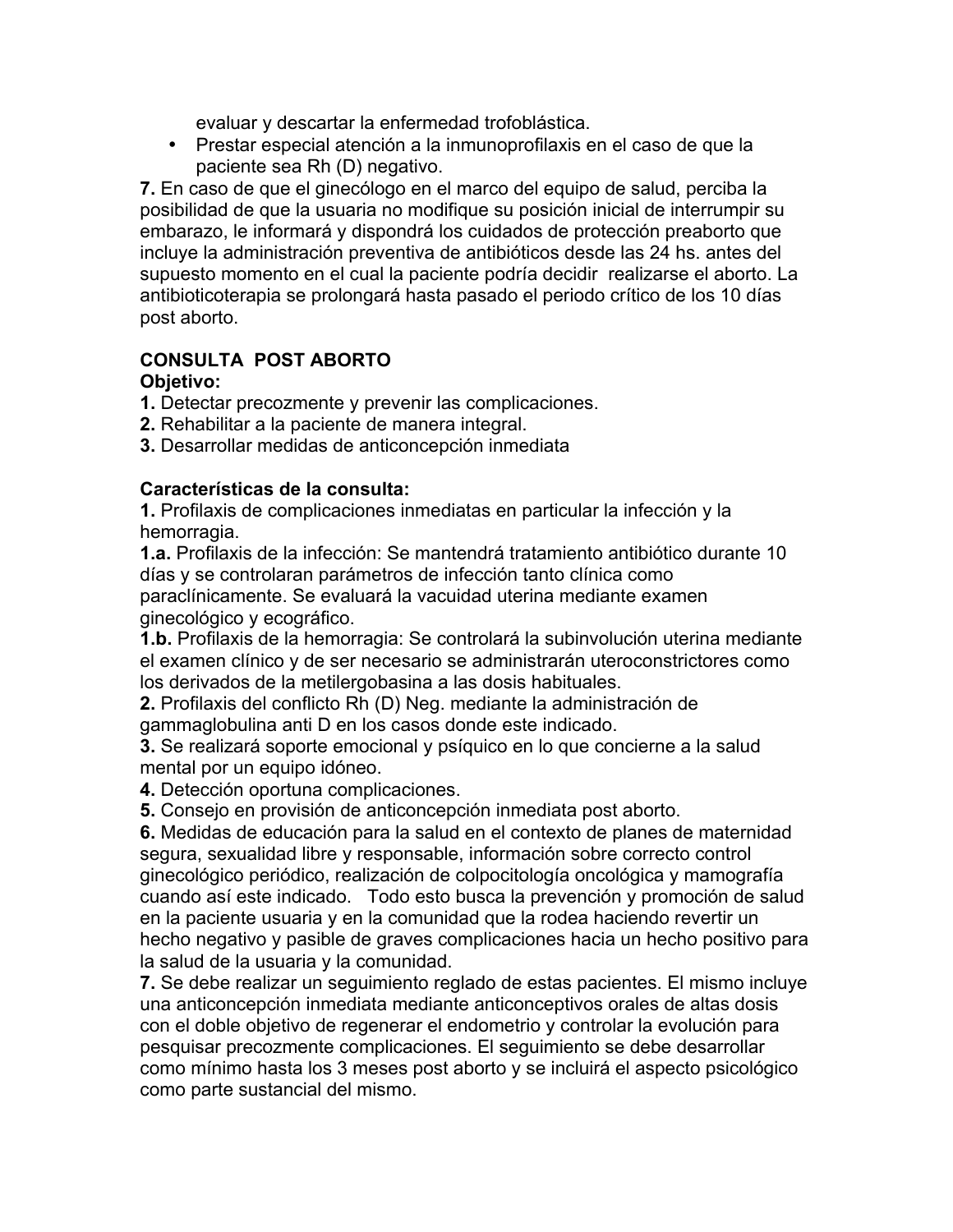# **URUGUAY: Código Penal.**

 $\mathcal{L}=\{1,2,3,4,5\}$ 

# **Capitulo IV.**

# **325. (Aborto con consentimiento de la mujer)**

La mujer que causare su aborto o lo consintiera será castigada con prisión, de tres a nueve meses.

### **325. bis (Del aborto efectuado con la colaboración de un tercero con el consentimiento de la mujer)**

El que colabore en el aborto de una mujer con su consentimiento con actos de participación principal o secundaria será castigado con seis a veinticuatro meses de prisión.

# **325. ter (Aborto sin consentimiento de la mujer)**

El que causare el aborto de una mujer, sin su consentimiento, será castigado con dos a ocho años de penitenciaría.

# **326. (Lesión o muerte de la mujer)**

Si a consecuencia del delito previsto en el artículo 325 (bis), sobreviniera a la mujer una lesión grave o gravísima, la pena será de dos a cinco años de penitenciaría, y si ocurre la muerte, la pena será de tres a seis años de penitenciaría. Si a consecuencia del delito previsto en el artículo 325 (ter) sobreviniere a la mujer una lesión grave o gravísima, la pena será de tres a nueve años de penitenciaría y si ocurriese la muerte, la pena será de cuatro a doce años de penitenciaría.

# **327. (Circunstancias agravantes)**

Se considera agravado el delito:

- 1.° Cuando se cometiera con violencia o fraude.
- 2.° Cuando se ejercitare sobre la mujer menor de dieciocho años, o privada de razón o de sentido.
- 3.° Cuando se practicara por el marido o mediando alguna de las circunstancias previstas en el inciso 14 del artículo 47.

# **328. (Causas atenuantes y eximentes)**

- 1.° Si el delito se cometiere para salvar el propio honor, el de la esposa o un pariente próximo, la pena será disminuida de un tercio a la mitad, pudiendo el Juez, en el caso de aborto consentido, y atendidas las circunstancias del hecho, eximir totalmente de castigo. El móvil de honor no ampara al miembro de la familia que fuera autor del embarazo.
- 2.° Si el aborto se cometiere sin el consentimiento de la mujer, para eliminar el fruto de la violación, la pena será disminuida de un tercio a la mitad, y si se efectuare con su consentimiento será eximido de castigo.
- 3.° Si el aborto se cometiere sin el consentimiento de la mujer, por causas